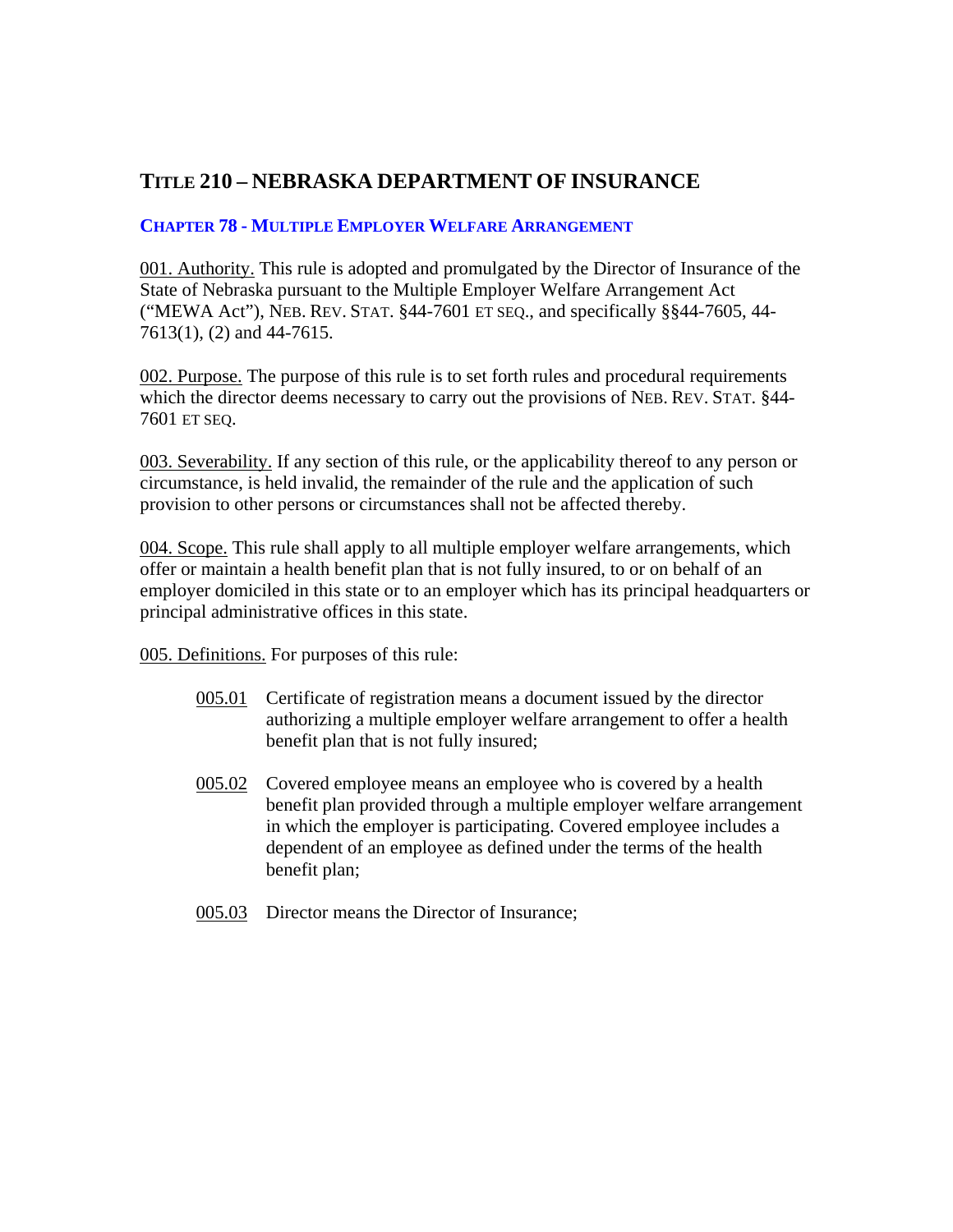- 005.04 Fully insured health benefit plan means a health benefit plan which provides for health benefits, all of which are guaranteed under a contract or policy of insurance issued by an insurance company licensed to transact the business of insurance in this state;
- 005.05 Health benefit plan means an employee welfare benefit plan to the extent that it provides any hospital, surgical, or medical expense benefits to covered employees directly or through insurance, reimbursement, or otherwise. Health benefit plan does not include (a) accident-only, disability income, hospital confinement indemnity, dental, or credit insurance, (b) coverage issued as a supplement to liability insurance, (c) Medicare or insurance provided as a supplement to Medicare, (d) insurance arising from workers' compensation provisions, (e) automobile medical payment insurance, (f) any other specific limited coverage, or (g) insurance under which benefits are payable with or without regard to fault and which is statutorily required to be contained in any liability insurance policy;
- 005.06 Multiple employer welfare arrangement means a multiple employer welfare arrangement ("MEWA"), as defined by 29 U.S.C. §1002, as such section existed on January 1, 2002, if the multiple employer welfare arrangement is sponsored by an association of employers that offers a health benefit plan that is not fully insured; and
- 005.07 Participating employer means an employer that participates in a multiple employer welfare arrangement.

## 006. Application for Certificate of Registration.

- 006.01 A multiple employer welfare arrangement seeking to offer a health benefit plan that is not fully insured shall apply for a certificate of registration in a form prescribed by the director. The application shall be completed and submitted to the director together with a one-thousanddollar fee and the following:
	- 006.01(A) Copies of all articles, bylaws, agreements, and other documents or instruments describing the organizational structure of the applicant;
	- 006.01(B) Copies of all materials and documents describing the rights and obligations of participating employers and covered employees with respect to the applicant, including evidence of activities of the association or group of employers on behalf of its members other than the sponsorship of the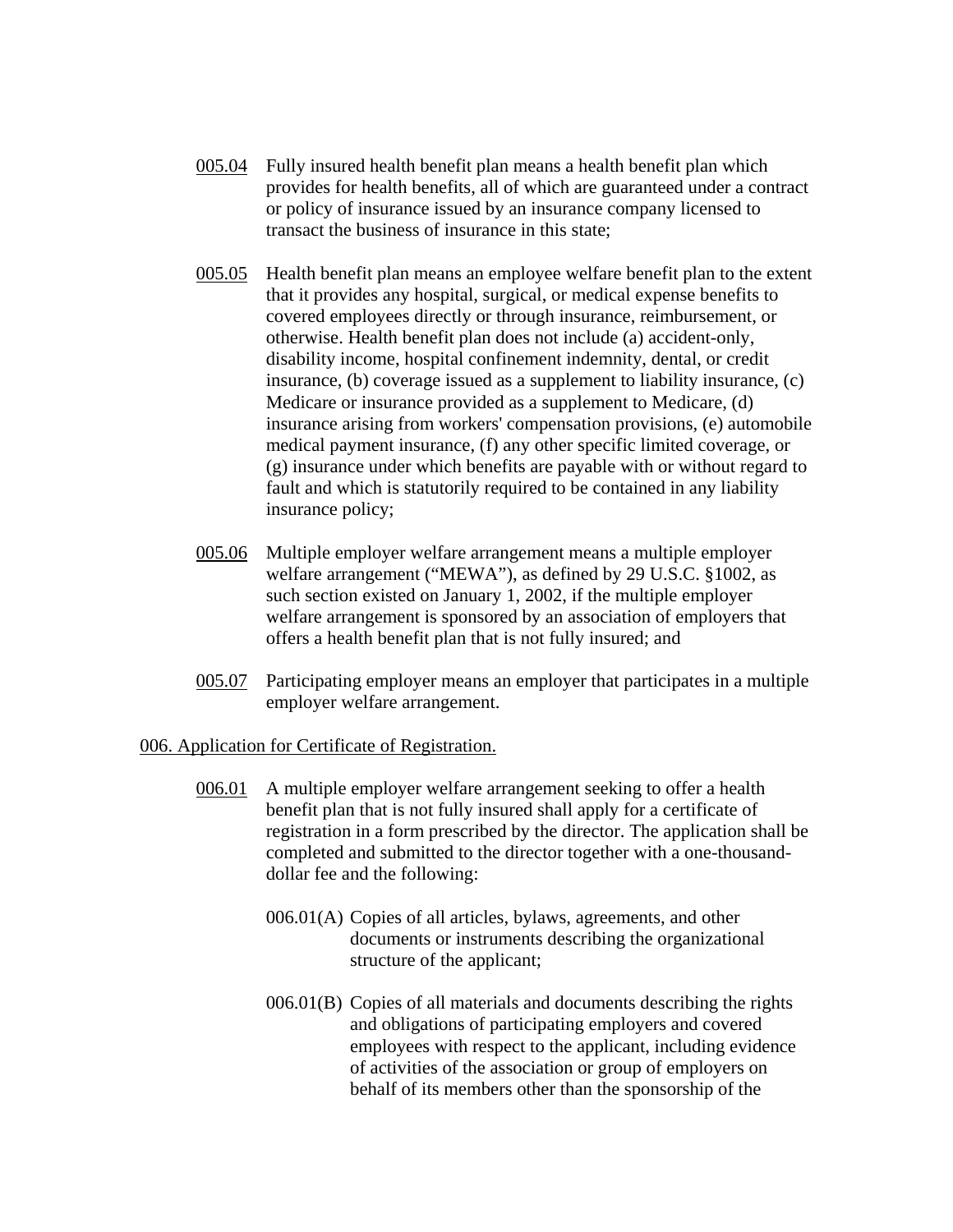MEWA, a current list of all members of the employer group or association sponsoring the MEWA, and a description of the relationship among all such employers which serves as the basis for the formation of the association or employer group;

- $006.01(C)$  A copy of the trust agreement of the applicant, which contains:
	- $006.01(C)(i)$  A provision that the Board of Trustees shall be the fiduciary of the trust;
	- $006.01(C(ii)$  A provision that the members of the Board of Trustees shall be the plan administrator of the health benefit plan; and
	- $006.01(C)$ (iii) A provision that the members of the Board of Trustees shall be responsible for implementing and carrying out the rules of operation and financial control of the health benefit plan based upon an annual plan of operation adequate to carry out terms of the health benefit plan, and to meet all requirements of the MEWA Act;
- 006.01(D) Copies of all documents referencing that the Board of Trustees is authorized to assess the participating employers an amount necessary to remedy any deficiency if the assets of the MEWA and the stop-loss insurance policy issued to the MEWA are at any time insufficient to pay claims made against a health benefit plan, or to discharge liabilities and obligations relating to the claims or other expenses of the health benefit plan;
- 006.01(E) A signed statement of each member of the Board of Trustees which states that the member is an owner, partner, officer, director, or employee of one or more of the employers participating in the health benefit plan, is not an owner, officer or employee, or a partner in, or contract administrator, or other service provider to the health benefit plan or of any third party administrator of the MEWA, and that he or she has not been convicted of any felony or a Class I, II, or III misdemeanor;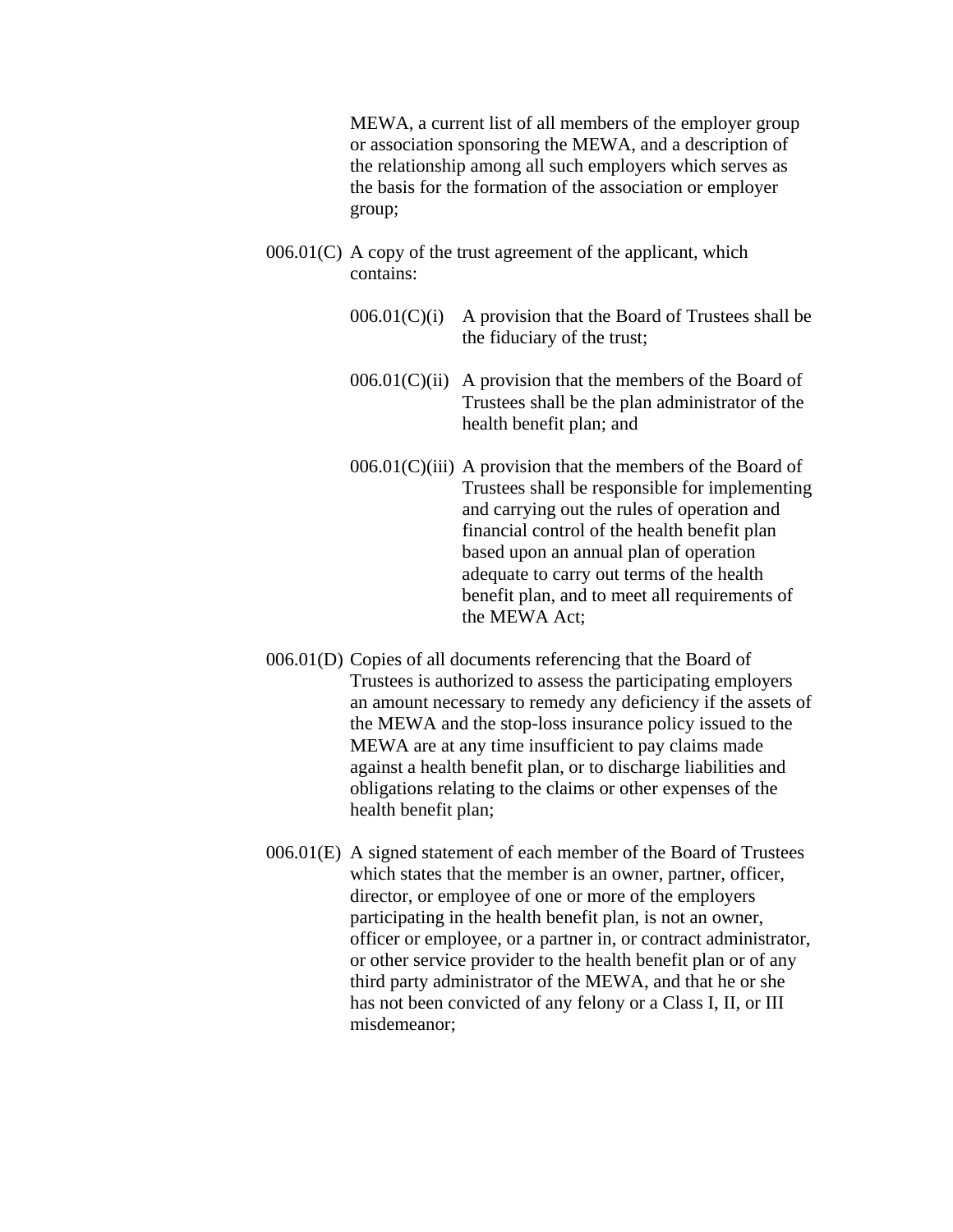- 006.01(F) A statement from the Board of Trustees which certifies compliance with NEB. REV. STAT. §44-7606, and NEB. REV. STAT. §44-7607, including all of the following:
	- $006.01(F)(i)$  The association which sponsors the MEWA has been in existence for at least three years prior to the date the MEWA filed its application for a certificate of registration with the Department;
	- $006.01(F)$ (ii) The MEWA was established by a trade, industry, or professional association of two or more employers of the same trade or industry that has a constitution or bylaws, and has been organized and maintained in good faith for at least three continuous years prior to the date the MEWA filed its application for a certificate of registration with the Department;
	- 006.01(F)(iii) The association or group of employers all sponsoring the MEWA is engaged in substantive activity for its members other than sponsorship of a health benefit plan; and
	- $006.01(F)(iv)$  A certificate from the applicant that, to the best of its knowledge and belief, the MEWA is in compliance with all applicable provisions of the Employee Retirement Income Security Act of 1974 (29 U.S.C. §1001 et seq.)
- 006.01(G) A copy of the unaudited financial statement required by NEB. REV. STAT. §44-7613, as described in section 007 of this rule;
- 006.01(H) A statement showing in full detail the plan for offering a health benefit plan by the applicant;
- 006.01(I) Copies of all contracts and other instruments proposed to be made, offered, or sold by the applicant to its participating employers, together with a copy of its health benefit plan and summary plan description, and the proposed advertising materials to be used in the solicitation of participating employers;
- 006.01(J) A copy of the contract with the third-party administrator retained, if any, to administer the health benefit plan;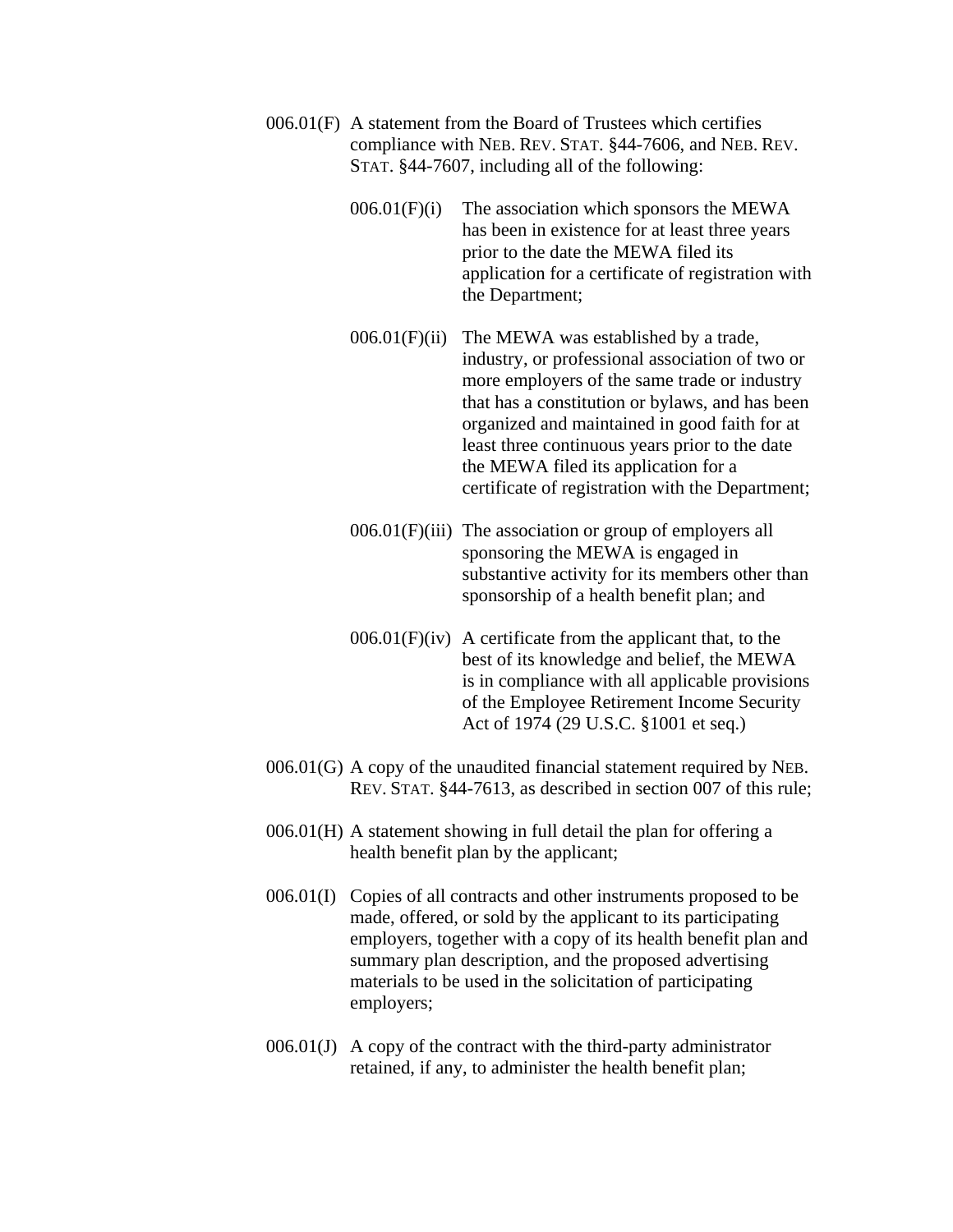- $006.01(K)$  A copy of the stop-loss insurance policy required by NEB. REV. STAT. §44-7609, as described in section 007 of this rule;
- 006.01(L) An actuarial opinion required by NEB. REV. STAT. §44-7613, as described in section 007 of this rule;
- 006.01(M) A copy of the most recent Form 5500 filed by the MEWA with the United States Department of Labor;
- $006.01(N)$  A copy of the most recent Form M-1 filed by the MEWA with the United States Department of Labor, Employee Benefits Security Administration;
- 006.01(O) A statement providing in specific detail the date the MEWA's annual fiscal year begins as well as the date the MEWA's annual fiscal year ends; and
- 006.01(P) Any other reasonable information requested by the director.
- 006.02 The director shall examine the application and supporting documents submitted by the applicant and shall conduct any investigation, which the director may deem necessary, and examine under oath any persons interested in or connected with the MEWA.
- 006.03 Within a reasonable time, the director shall issue to the MEWA a certificate upon finding that the applicant MEWA has met all requirements, or the director shall notify the applicant setting forth reasons for a denial upon finding that the applicant MEWA does not meet all the requirements.
- 006.04 Modifications to the plan of operation, including but not limited to amendments to articles of incorporation and bylaws, shall be submitted for prior approval to the director.
- 006.05 The director shall deny a certificate of registration if the applicant does not meet the requirements of the Multiple Employer Welfare Arrangement Act. Notice of denial shall be in writing and shall set forth the basis for the denial. If the applicant submits a written request for reconsideration within thirty (30) days after the notice was sent by the director, the director shall conduct a hearing on the denial pursuant to the Administrative Procedure Act.

## 007. Financial Requirements.

007.01 Stop-Loss Insurance Policy. A MEWA offering a health benefit plan that is not fully insured shall be a named insured under a stop loss insurance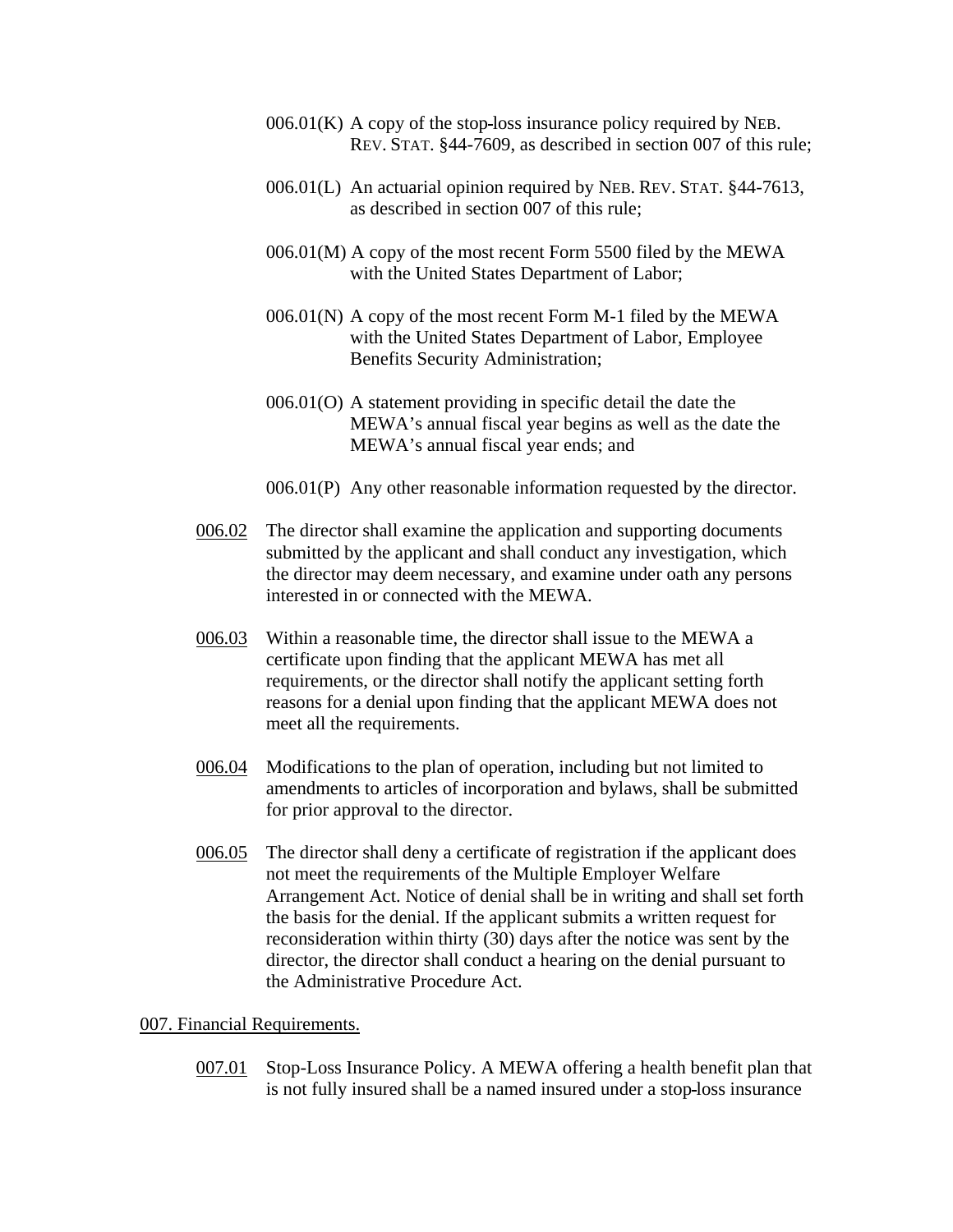policy that provides coverage in excess of the MEWA's retention of one hundred twenty-five percent of the MEWA's expected health claims costs as determined on an aggregate basis. A policy issued to satisfy the requirements of this section shall be evidenced by a binder or a copy of a policy issued by an insurer licensed to transact the business of insurance in this state and shall contain a provision that the coverage may not be terminated by the insurer unless the MEWA and the director receive a written notice of termination from the insurer at least thirty days (30) before the effective date of the termination.

- 007.02 Annual Financial Statement. A MEWA shall file with the director, on an annual basis and within ninety (90) days after the last day of such MEWA's fiscal year, an unaudited financial statement for the preceding fiscal year, accompanied by a filing fee of two hundred dollars, which has been attested to by at least two members of the Board of Trustees, one of whom shall be the chairperson or president of the Board of Trustees. The financial statement attested to by such members of the Board of Trustees shall include language to the effect that the undersigned swears that (s)he has read the financial statement, is familiar with its contents, and that the facts therein are true and correct to the best of his/her knowledge, information and belief. The financial statement shall include at a minimum, balance sheets, income statements, and cash flow statement.
- 007.03 Actuarial Statement. A MEWA shall file with the director, on an annual basis and within ninety (90) days after the last day of such MEWA's fiscal year, a statement prepared, signed, and dated by a person who is a member of the American Academy of Actuaries, which shall include:
	- $007.03(A)$  a statement that the rates charged and reserves, both (a) incurred and (b) incurred but not reported, are sufficient to pay claims and associated expenses for the health benefit plan;
	- 007.03(B) a test of the prior fiscal year's claim reserves;
	- 007.03(C) a brief description of how the reserves were calculated;
	- 007.03(D) confirmation that the stop loss insurance policy, required by NEB. REV. STAT. §44-7609, is in force;
	- 007.03(E) confirmation that appropriate loss and loss adjustment reserves have been established; and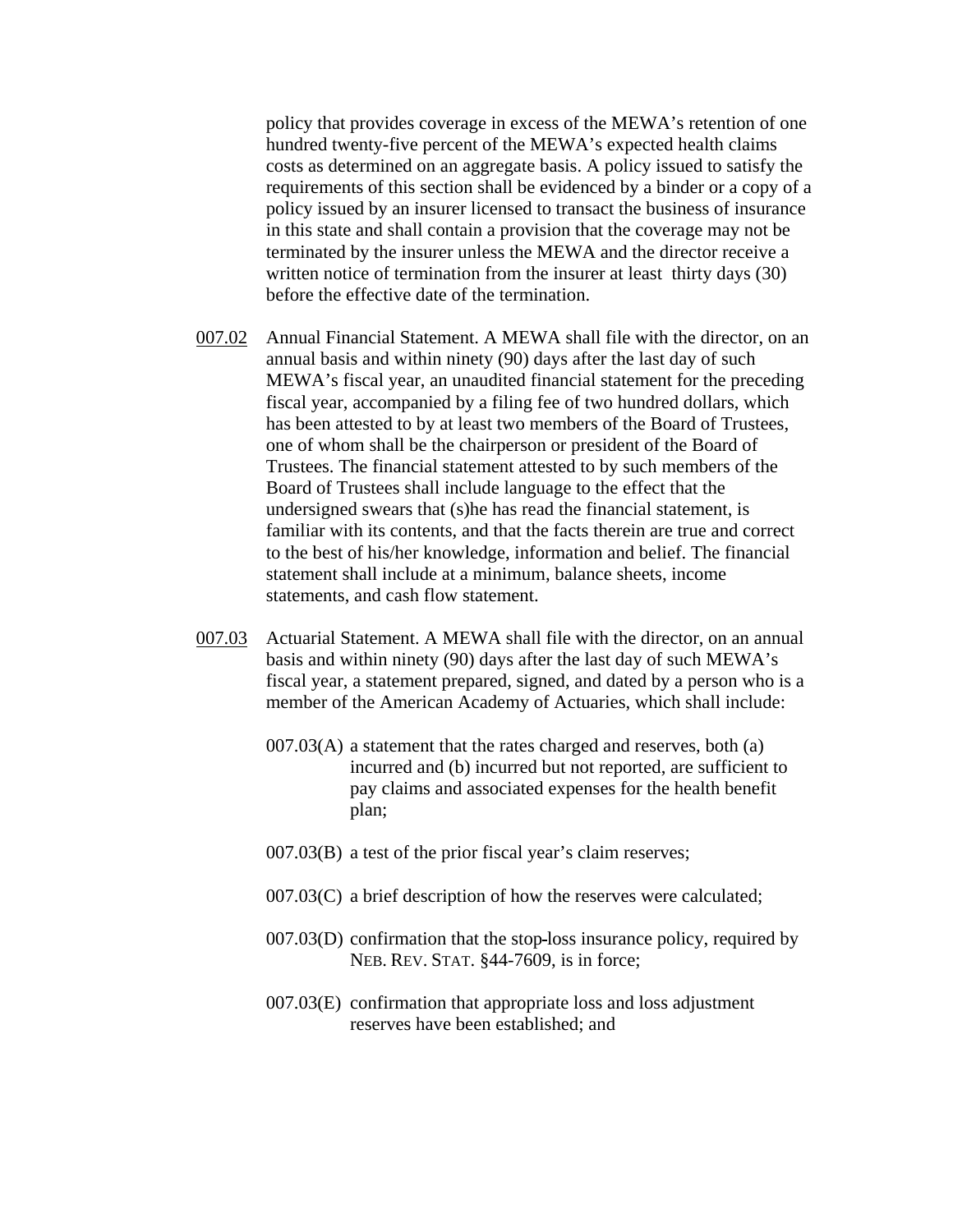007.03(F) confirmation that rates being charged are adequate to fund one hundred percent of the losses plus other costs borne by the multiple employer welfare arrangement.

008. Certificate of Compliance. A MEWA shall file with the director, on an annual basis and within 90 days after the last day of such MEWA's fiscal year, a certificate of compliance. The certificate of compliance shall be signed and dated by at least two members of the Board of Trustees of the MEWA, one of whom shall be the chairperson or president of the Board of Trustees, and shall certify that to the best of their knowledge, information, and belief, the plan has been conducted in accordance with the applicable provisions of Nebraska law and rules and regulations relating to multiple employer welfare arrangements.

009. United States Department of Labor Forms. Each year, a MEWA shall, within ninety (90) days of the last day of such MEWA's fiscal year, file with the Department, the most recent Form 5500 filed by the MEWA with the United States Department of Labor, the most recent Form M-1 filed by the MEWA with the United States Department of Labor Employee Benefits Security Administration and a detailed listing of assets, if such listing is not otherwise included as part of the Form 5500 filing.

010. Additional Information. The director may request additional reports and/or information as deemed necessary to assure the legitimacy and the financial integrity of the multiple employer welfare arrangement.

011. Extension of Time. Upon the written request of a multiple employer welfare arrangement and for good and sufficient cause shown, the director may grant a reasonable extension of time not to exceed thirty (30) days within which the documents referenced in sections 007.02, 007.03, 008, 009, and 010 of this rule, may be filed.

012. Change in Fiscal Year. A MEWA shall notify the Department thirty (30) days before a change is made to the beginning or ending dates of the MEWA's annual fiscal year. In addition to the notification, the MEWA shall also provide to the Department a statement similar to that required in section 006.01(O) of this rule.

013. Agreements and Management Contracts. Any agreement entered into between a MEWA that is subject to this rule and an administrator, service company, or any other entity shall be made available for review in the office of the director if requested by the director to determine the legitimacy or financial condition of the multiple employer welfare arrangement.

014. Notice to Department.

014.01 A MEWA shall notify the Department at least thirty (30) days before an assessment is levied to cure a deficiency and at least thirty (30) days before any changes in the following become effective: